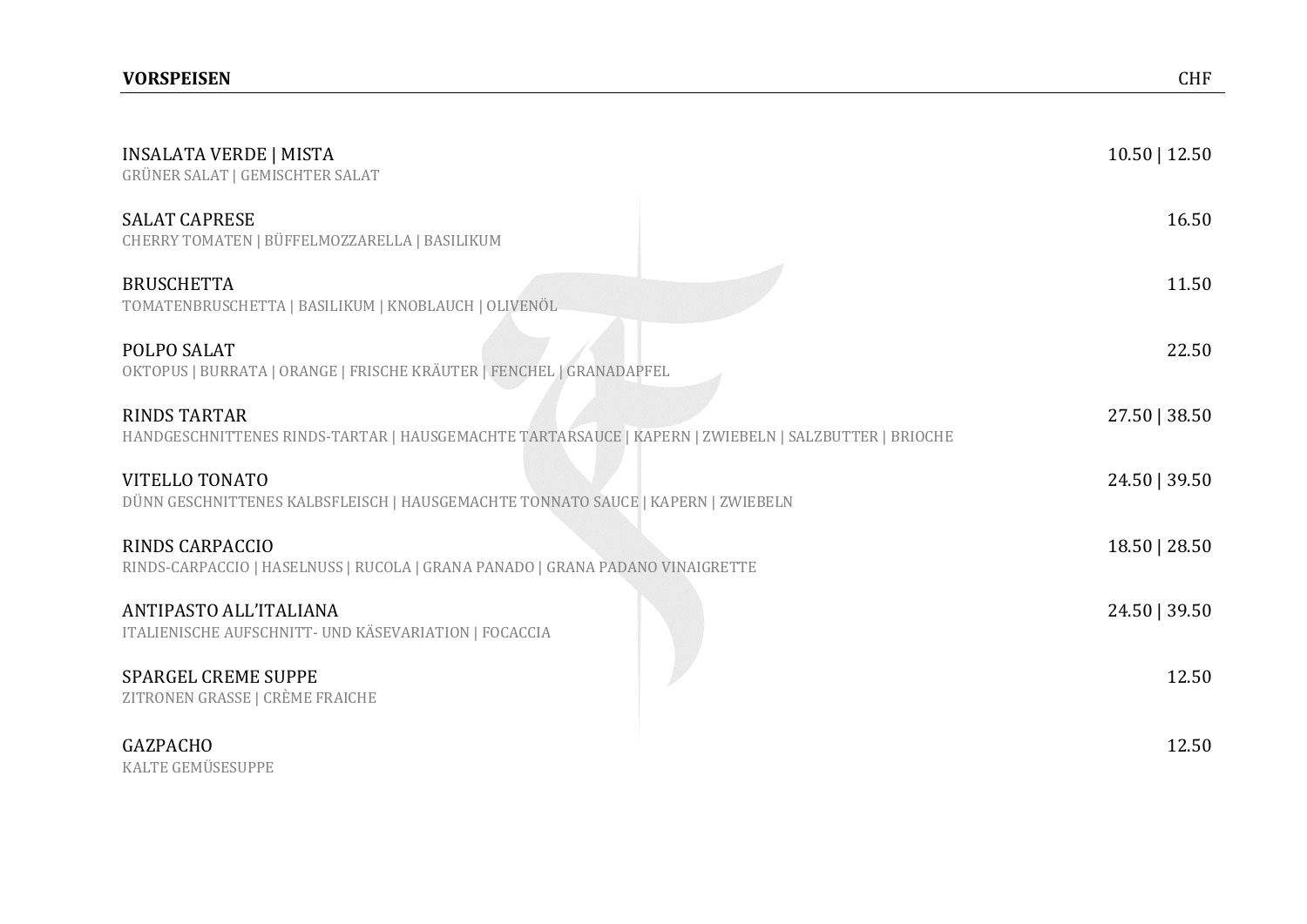| <b>SPAGHETTI PESTO</b><br>SPAGHETTI   HAUSGEMACHTE BASILKUM PESTO   CHERRY TOMATEN   GRANA PANADO       | 22.50 |
|---------------------------------------------------------------------------------------------------------|-------|
| SPAGHETTI CARBONARA<br>SPAGHETTI   GUANCIALE   RAHM   EI   GRANA PANADO                                 | 24.50 |
| <b>GNOCCHI ROSARIA</b><br>CREVETTEN   ZUCCHETTI   RICOTTA   RAHM                                        | 32.50 |
| LASAGNA<br>RINDSFLEISCHLASAGNE   MOZZARELLA   BASILIKUM                                                 | 26.50 |
| PARMIGIANA<br>AUBERGINE   MOZZARELLA   BASILIKUM   TOMATENSAUCE                                         | 24.50 |
| <b>FUSSILI SALSICCIA</b><br>FUSILI DI GRAGNANO   SALSICCIA   TRÜFFELÖL   WEISSWEINSAUCE   CHERRYTOMATEN | 28.50 |
| RAVIOLI GIRASOLE<br>RAVIOLI   RICOTTA   LEICHTE GRANA PANADO RAHMSAUCE   RUCOLA                         | 26.50 |
| PACCHERI PUGNALI<br>PACCHERI   BURATTA CREME   CHERRYTOMATEN   PISTAZIEN   GUANCIALE                    | 28.50 |
| SPARGEL RISOTTO                                                                                         | 30.50 |

RISOTTO | SAN DANIELE SCHINKEN | SPARGELN | RUCOLA | PARMESAN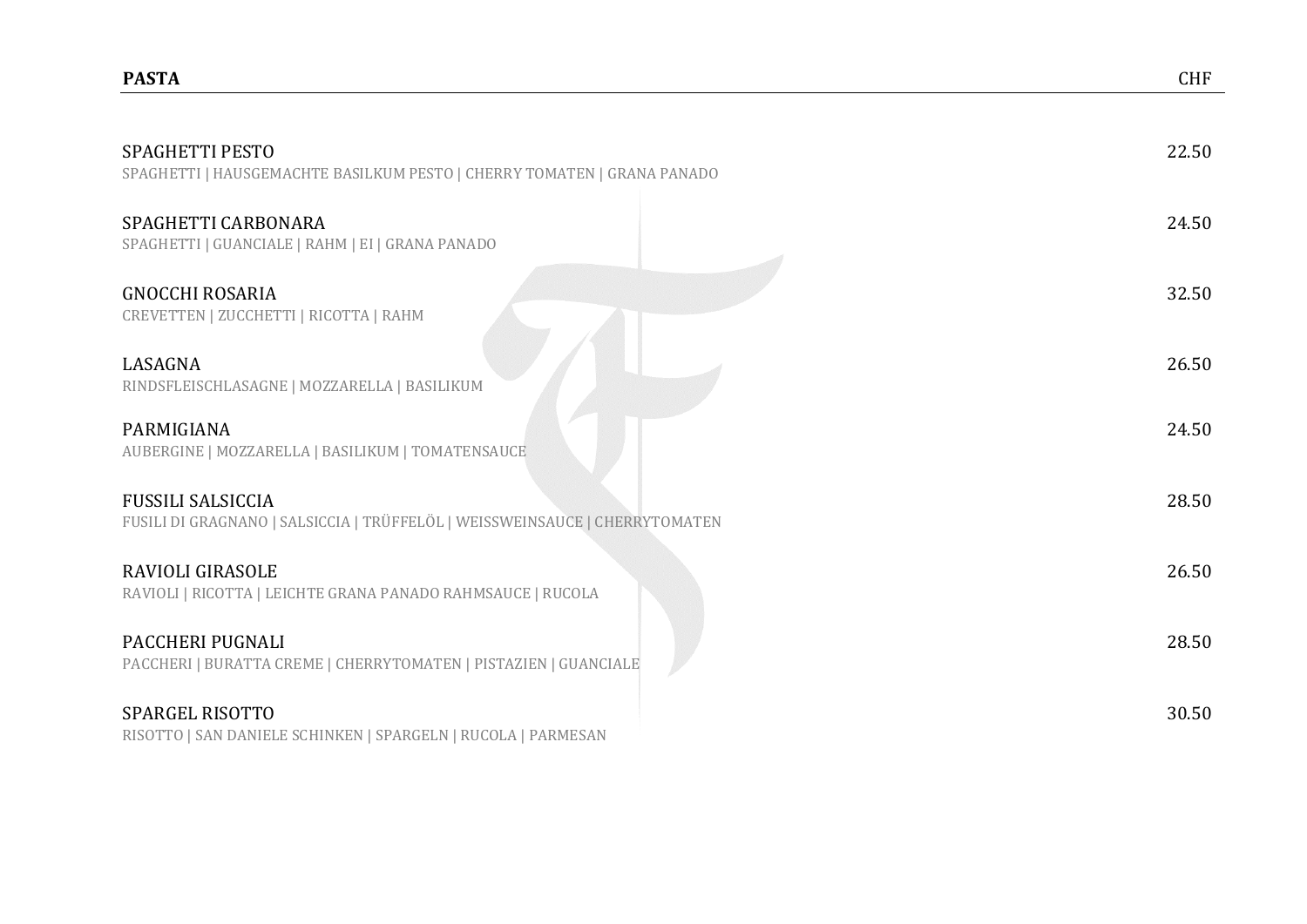| HAUPTGÄNGE<br>ALLE GERICHTE KÖNNEN MIT EINEM FITNESSTELLER SERVIERT WERDEN                                                        | <b>CHF</b> |
|-----------------------------------------------------------------------------------------------------------------------------------|------------|
| POULARDE BRUST SALTIMBOCCA<br>POULARDEBRUST   SALBEI   SAN DANIEL SCHINKEN   TAGLIATELLE   GEMÜSE                                 | 31.50      |
| POULET CORDON BLEU FIORENTINA<br>POULARDEBRUST   SAND DANIEL SCHINKEN   BÜFFELMOZZARELLA   MAIS FLOCKEN   COUNTRY FRITES   GEMÜSE | 32.50      |
| RINDS ENTRECÔTE TAGLIATA<br>RINDS-ENTRECÔTE   RUCOLA   GRÜNERPFEFFER-TOMATEN VINAIGRETTE   POMMES FRITES                          | 45.50      |
| <b>RINDS FILET</b><br>RINDS-FILET   BÄRLAUCH SAUCE   SPARGEL   BRATKARTOFFELN                                                     | 55.50      |
| KALBSSCHNITZEL<br>KALBSSCHNITZEL   ZITRONENSAUCE   RISOTTO   GEMÜSE                                                               | 41.50      |
| WIENERSCHNITZEL<br>KALBSSCHNITZEL PANIERT     POMMES   GEMÜSE                                                                     | 41.50      |
| <b>KALBS CORDON BLEU</b><br>KALBS   SCHINKEN   BERGKÄSE   POMMES   GEMÜSE                                                         | 41.50      |
| OSSOBUCO ALLA MILANESE<br>OSSOBUCO ALLA MILANESE   SAFRANRISOTTO   GEMÜSE                                                         | 39.50      |
| <b>DORADE FILET</b><br>DORADE FILET   SAFRAN SAUCE   SPARGEL   NEUE KARTOFFELN                                                    | 33.50      |
| ZANDER FILET ROYAL<br>ZANDER FILET   POMMERY SENF SAUCE   TAGLIATELLE   GEMÜSE                                                    | 42.50      |
| <b>LACHS FILET SWISS</b><br>LACHS FILET   ZITRONENSAUCE   SAFRANRISOTTO   GEMÜSE                                                  | 42.50      |